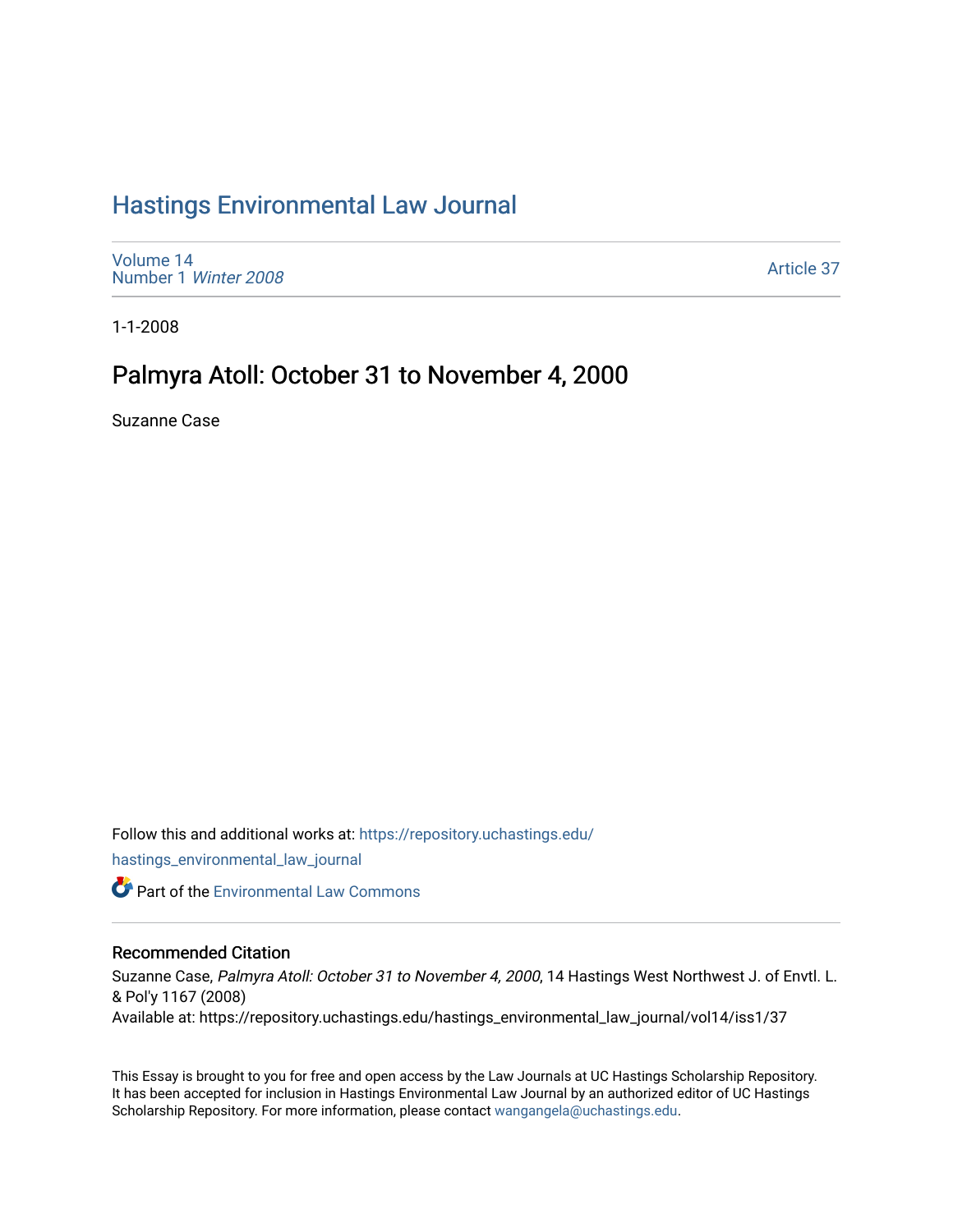# **Palmyra Atoll: October 31 to November 4, 2000**

# Suzanne Case\*

Gentle wildness. That's the term my boat companion and I coined to describe this experience of Palmyra Atoll, as we drifted along a causeway where tens of thousands of sooty terns and red-footed boobies were settling to nest in every available tree and rock cranny, while many more thousands darkened the sky above. So wild. But in such a gentle way.

# **A Chorus of Terns**

It was the terns that first drew my awareness into the sounds of gentle wildness at Palmyra. Steve Barclay, The Nature Conservancy's Island Manager, was taking us on a tour around the atoll to introduce us to some of its treasures. He boated us across Central Lagoon to the far shore where hundreds of masked boobies and red-footed boobies and brown boobies floated above us, swooshed past us, or watched from their resting places in branches of tall beach heliotrope. Steve had spent years as a biologist with the U.S. Fish and Wildlife Service throughout the full geographical Hawaiian chain, and most recently had managed the new eco-tourism operation at Midway, converted recently from a Coast Guard long-range radar tracking base to a national wildlife refuge. He pointed out boobies, frigate birds, plovers, curlews, and white-tailed tropic-birds to us, in all their stages of maturity, all looking quite different. But even Steve grew excited now to see the sooty terns circling over the causeway and dropping down in droves. When they actually start dropping down they are getting ready to lay eggs, he told us, happy to see the terns settling on the old causeway and not on the runway on which we fly in and out of the atoll. But now as we drifted close we gradually heard, almost sensed from the vibration of it, the growing din of thousands and thousands of sooty terns cackling in the air, in trees, on rocks, louder and louder as we approached the dark cloud of birds circling and swooping over the causeway, until the sound seemed to surround us completely and fill us. Every day at Palmyra began with gentle sounds-the lapping of seawater against the lagoon shore ten feet in front of my tent cabin; breezes rustling coconut leaves; the occasional bird chirping. The nighttime often held an enormous deluge hidden somewhere

**<sup>\*</sup>** Suzanne Case is the Asia/Pacific Regional Counsel for The Nature Conservancy.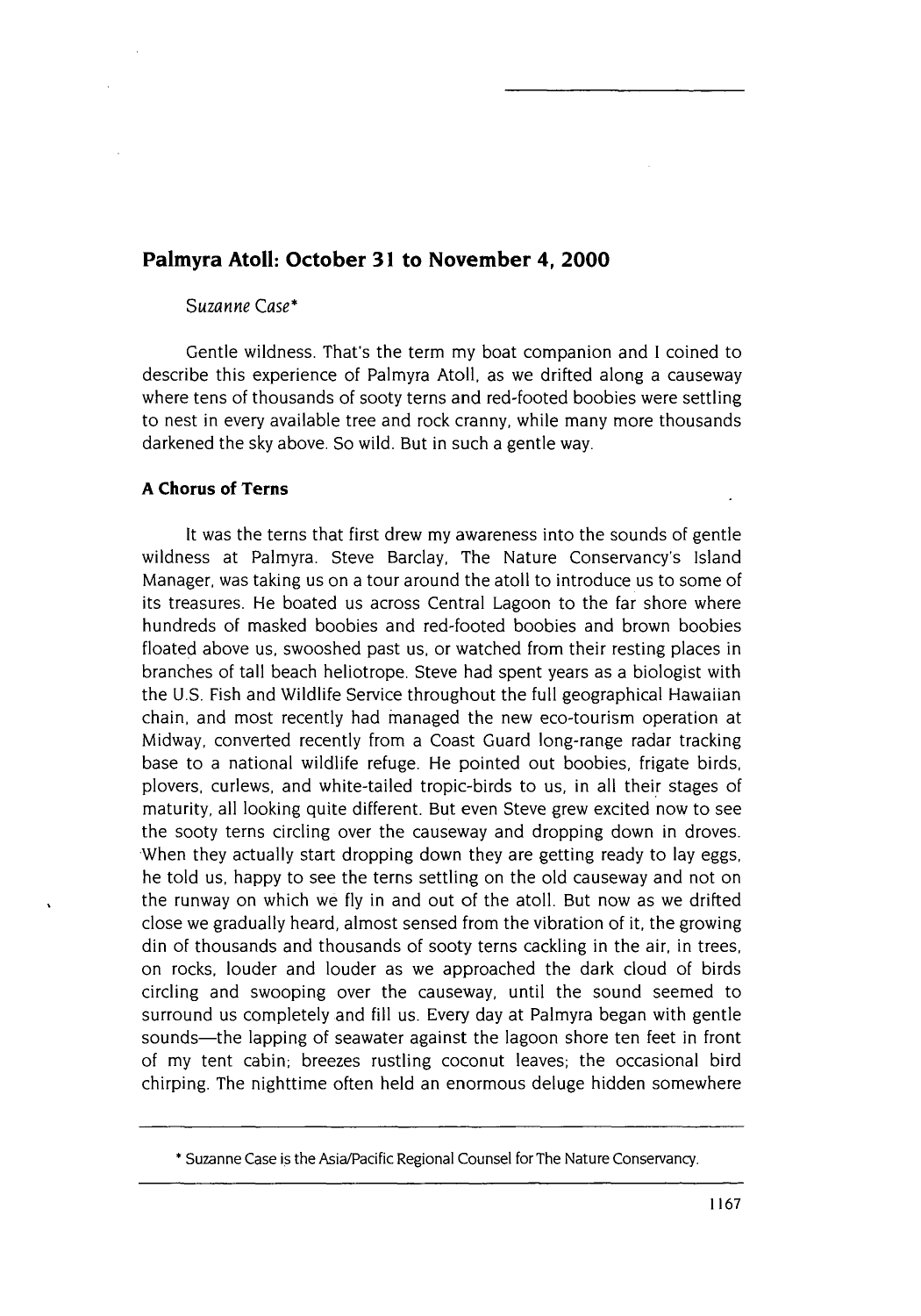in the dark sky, the opening of which sent monsoons tumbling straight down to earth and sea, pounding comfortably on the vinyl tent cover, rocking me in the half-sleep of deepest night. But the sooty terns called the most compellingly to me every day, as slowly around naptime they began to return from their day's forage on the open ocean and gather for their dance in the afternoon and evening skies. The sight and sound of a breeding colony of **750,000** thousand birds swooping back and forth, calling to each other, searching for that synchronicity that tells them all it's time to descend and nest, simply overwhelmed the senses, reverberating through me. It is urgent, calling forth life from sheer energy.

#### **To the Atoll**

The Nature Conservancy first began to look at ways to conserve Palmyra Atoll in 1991. We met then with the landowners' representative in Honolulu at their request in connection with a proposed housing development at Palmyra. We studied the plans, but the proposal at the time didn't offer sufficient nature protection possibilities for the Nature Conservancy to want to join in. Now we'd been working intensely towards an outright purchase of the atoll for conservation for the past three years. But I'd never been to Palmyra to understand first-hand all the intricacies **I** had focused on and will focus on.

Every legal issue possible in a land transaction to create and manage a nature preserve has its own complex unique twist at Palmyra-ownership of submerged lands, extent of the territorial sea, fisheries laws, title registration, physical hazards, governmental regulation, the fishing license currently encumbering the atoll, our conservation operations, it goes on and on. Working on it reminded me constantly of my legal professional growth with The Nature Conservancy's emerging international Asia/Pacific conservation work in the 1990s. For years **I** felt like I had no clue what I was doing. I gradually figured out that, as with a lot of life, **I** indeed had no idea what I was doing—but I could still do my best, to accept the challenge, to learn and grow, to make a contribution to the world.

We met at the Air Service Hawai'i hangar in Honolulu for our flight down to Palmyra in a Gulfstream G-1, a still sleek 1965 workhorse 14-seater turboprop. With extra cargo to carry down to our atoll camp we had only **II** passengers and still a 40-pound baggage limit. Our pilots gave a casual but professional flight briefing so we seemed in good hands. The pilot Larry Neu had come with the chartered **G-I** from Texas. The copilot, Guy Davis, hired by our operations contractor and apparently also a very experienced pilot and an old-timer from Honolulu, looked vaguely familiar. He had been helping our Palmyra project leaders, Chuck Cook and Nancy Mackinnon, since January to identify the right kind of plane for the flights to Palmyra, and had stepped in at their request as copilot when the pilot shortage in Honolulu had left us dry on the required second pilot. During the four-hour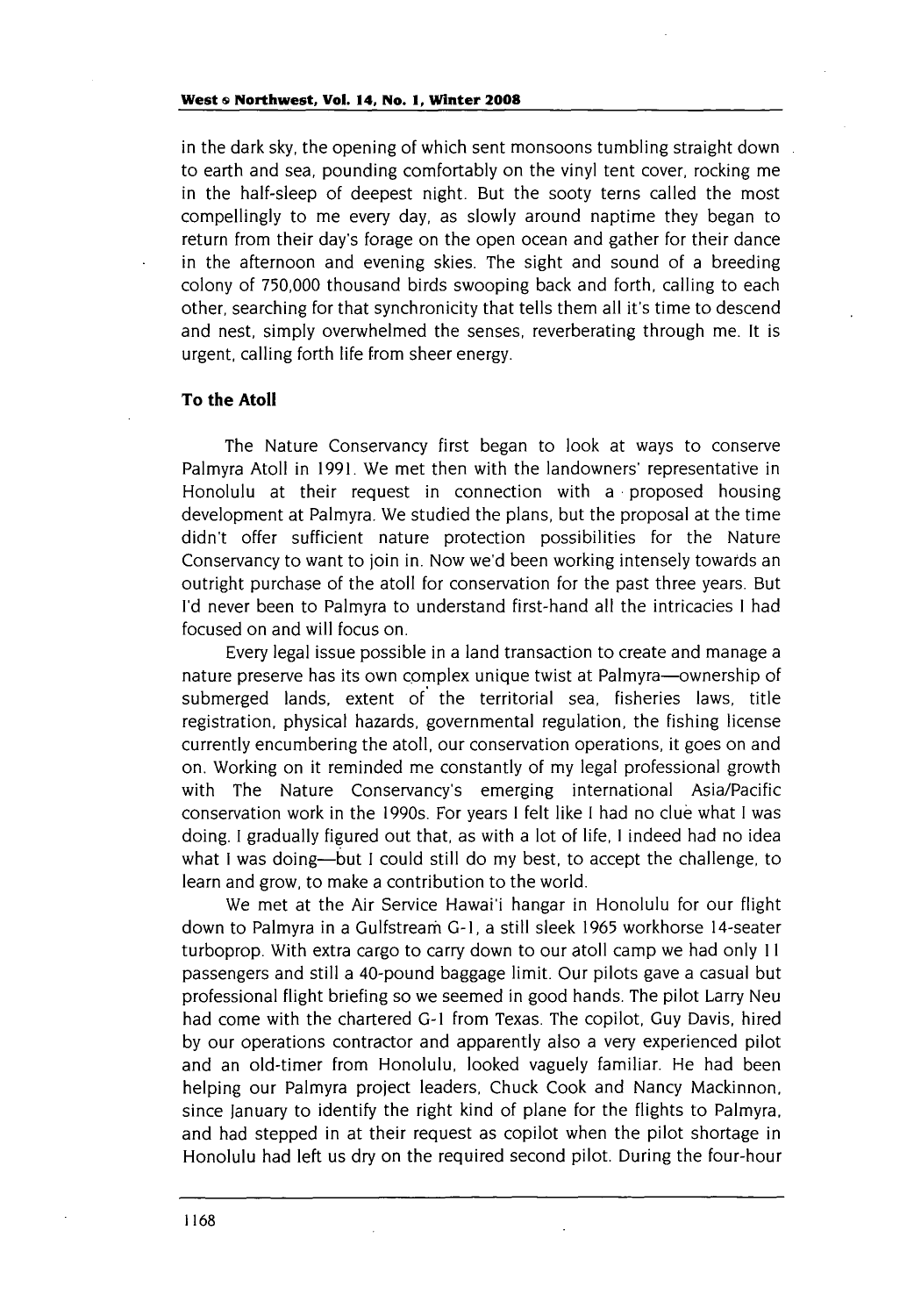flight, 960 miles to Palmyra, I had a chance to sit up front and chat with him. In an amazing coincidence, I figured out that my very first summer job three decades before, washing twelve-seater airplanes with my dear cousin Greg, had been for the copilot's Hawai'i air tour company, Panorama Air Tours.

As we neared Palmyra the plane dipped down for several passes over Kingman Reef, a tiny strip of coral perhaps four feet above sea level, to greet a ham radio expedition which had gathered there to broadcast from one of the most elite sites in the ham radio world. Twenty minutes past Kingman Reef we circled the whole of Palmyra Atoll—a group of jungle-topped low coral islands consisting of a main island, Cooper Island, and **50** smaller islets totaling 560 emergent acres. The atoll runs 5-1/2 miles by 2-1/2 miles around a central lagoon and is surrounded by **15,000** acres of reef.

(Remember from school science class: an atoll is formed from the top of an old extinct volcano and its surrounding reef, where eroded coral has accumulated as sand on its former shore now a few feet in elevation above sea level, encircling a lagoon left by the now completely eroded volcano).

The Palmyra atoll is situated uniquely at the tropical convergence, where north and south Pacific Ocean winds and currents circling in opposite directions converge. This unique phenomenon brings heavy rains and rich species diversity to the atoll. Its humidity fogged up the plane's windows as we descended.

We landed on a packed coral runway topped recently by a thin adhesive to keep rocks from kicking up into the plane, and bobbled a good part of its 6,000-foot length before coming to a halt. There we were, on a coral atoll in the middle of nowhere in the Pacific Ocean.

#### **Strange Pasts**

Palmyra's history spins a fascinating tale. The atoll seems to have been uninhabited in pre-history. In 1864 a couple of copra and guano entrepreneurs persuaded the King of Hawai'i to annex the atoll to the Kingdom of Hawai'i. Over the next several decades there were half-hearted attempts to make a commercially viable industry with several island occupants, but the attempts gradually faded away. When the Kingdom of Hawai'i was annexed to the United States in 1898, Palmyra became part of the new Territory of Hawaii.

In 1912 Judge Henry Cooper from Honolulu purchased the outstanding interests at Palmyra from the descendents of the original entrepreneurs and quieted title to the atoll in the Land Court of Hawai'i. Palmyra passed to a Honolulu couple, the Fullard-Leo's, in 1922, in settlement of a \$15,000 debt. Their three sons, Leslie, Dudley, and Ainsley Fullard-Leo of Honolulu, still owned Palmyra. They had agreed to sell the now enormously appreciated islands at a charitable discount to The Nature Conservancy.

Over the past months we have been undertaking our due diligence and attempting to raise sufficient funds to complete the Palmyra acquisition and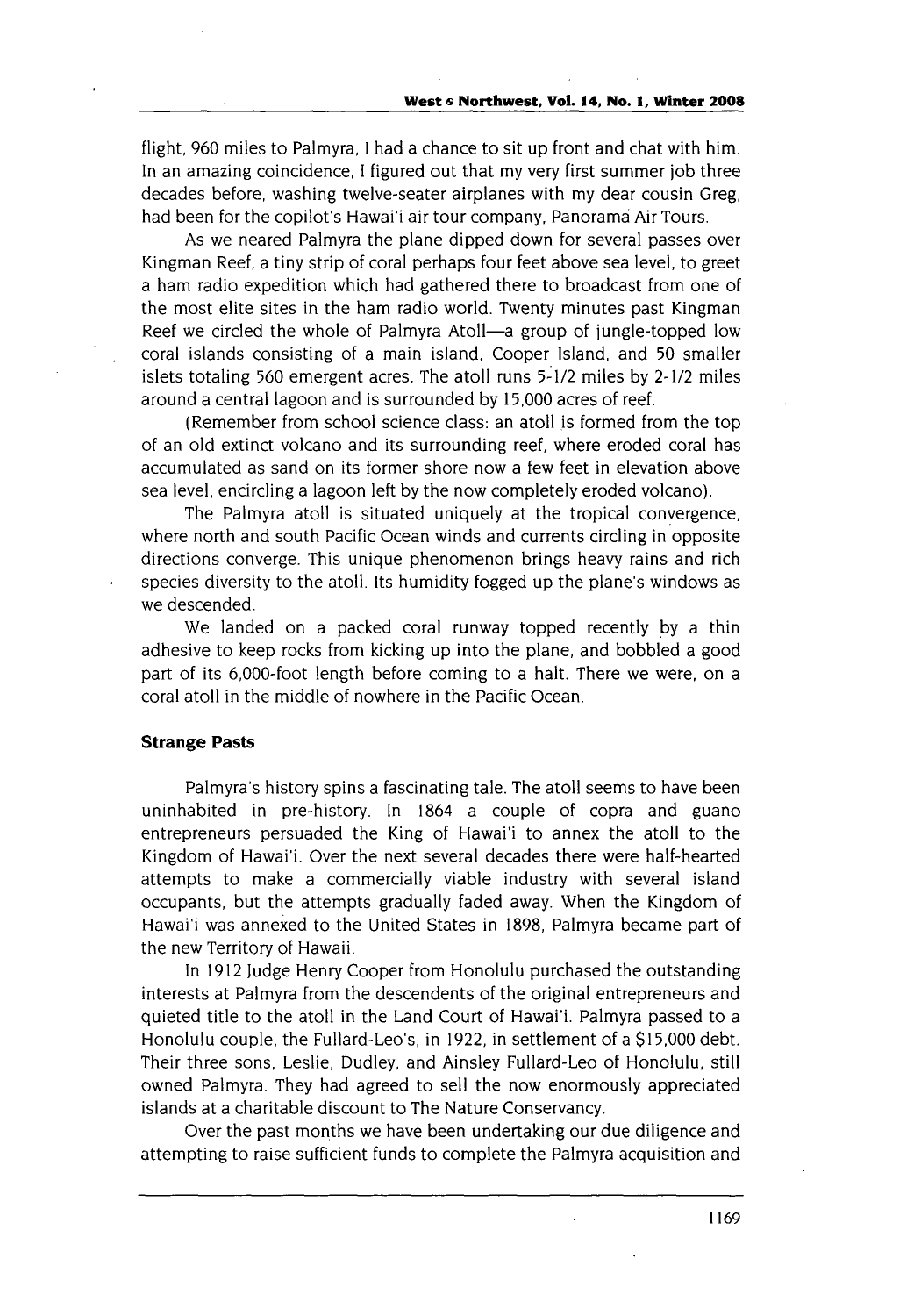establish a nature preserve. One major occupant changed the face of Palmyra markedly this century: the U.S. Navy occupied the atoll during World War II as a center for troop transport throughout the Pacific arena. The Navy fortified the atoll and built a cargo runway and a jet fighter runway, a deepwater dock, a sea plane channel and ramp, and facilities for up to 6,000 servicemen including barracks and a hospital. They constructed two rock causeways across the lagoon with single lane roads running along the tops, dividing the lagoon into what is now West, Central, and East lagoon.

As it turns out, my uncle, Bill Case, unfortunately recently deceased, managed the transport operation at Palmyra for Pan American Airways on contract to the U.S. military. Most of the buildings have been torn down or gobbled up by jungle since the war. A few remain,. including bunkers and gun fortifications on the beaches, water reservoirs, the dock and seaplane ramp, some traces of roadways, the causeways that unfortunately significantly block seawater circulation through the lagoon (we plan to breach them in several places when we begin management), the cargo runway we were happy to land on, and the now overgrown jet fighter runway the terns and boobies now nest on.

When the Fullard-Leo family contested the Navy occupation during the war, the government researched title records, found no original land grant from the King of Hawai'i, and concluded that the U.S. government owned the atoll anyway. The indignant family fought the government all the way to the U.S. Supreme Court. The Court found in favor of the family under an obscure legal doctrine I've seen only in law school texts called "presumption of a lost grant"-the theory being since everyone had considered the atoll private for80 years the King must have granted the original entrepreneurs a patent to the land, which was then lost.

Palmyra was specifically excluded from the new State of Hawai'i in 1959. In 1961 President Kennedy issued an executive order establishing governmental jurisdiction with the Department .of Interior, Office of Insular Affairs. Palmyra remains the only wholly privately owned territory in the United States and is not part of any state.

#### **Setting Up**

The Fullard-Leo family allowed The Nature Conservancy to establish a tent camp during the contract period this year, to show the islands' unique natural resources to potential conservation partners and donors, to begin conservation planning and management, and to pilot an eco-tourism program. Palmyra boasts world-class birding, scuba diving, snorkeling, and bonefishing, that we hope eventually to open up to the general public on a minimal-impact basis.

We hopped off the plane at one end of the runway that goes from ocean to lagoon. The tropical heat and humidity immediately enveloped us. We walked down a coral path a few hundred yards to the tent camp.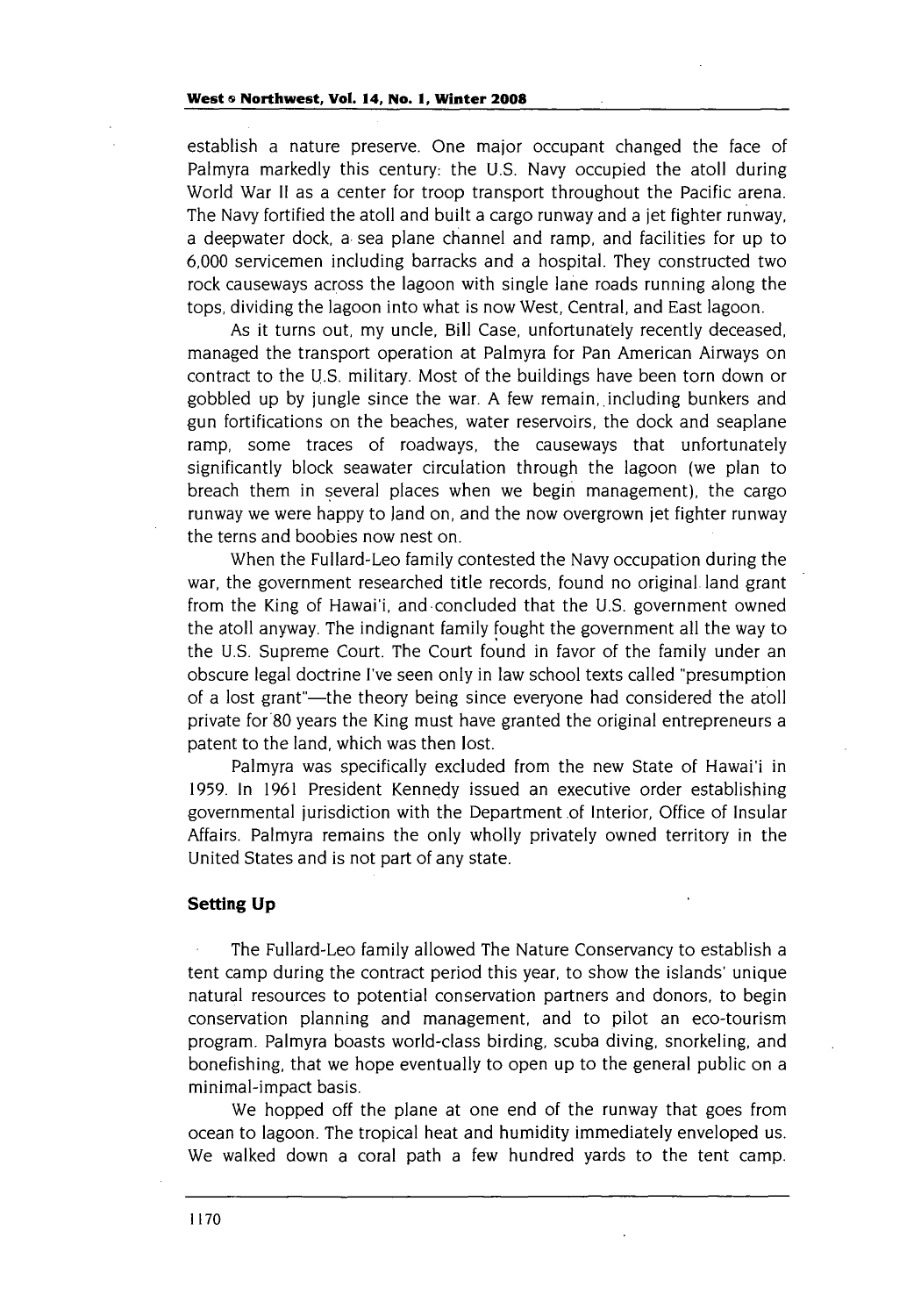Fourteen tent cabins equipped with two twin beds each, water cooler, dresser and electric lights nest unobtrusively among kamani trees (false almond), laua'e fern understory, and coconut trees along the lagoon shore. There are even electrical outlets for those who just can't bring themselves to leave their computers behind-but luckily, I suppose, the only external communication is by satellite phone at \$4 a minute from the Nature Conservancy office so I didn't even try. All the tents are made of strong tan vinyl and screen walls over a Quonset hut stainless steel frame on a wooden platform. Tent numbers are quaintly painted on coconuts. Behind the sleeping tents sit a similar but larger kitchen and outdoor dining tent, and a bathroom and shower tent with four heated fresh water showers, all hooked up to a septic system, and four incinerator toilets. Facing the lagoon to the west is a half-covered lanai where the guests can gather for cocktails at sunset.

The camp was established for The Nature Conservancy earlier this year by an experienced remote camp outfitter from Alaska, shipped down by barge. The outfitter's manager, Gary Kimball, flew down from Alaska for this particular trip to check out tropical wear and tear. Mostly things seem to be performing very well. I compared notes with him on the differences between frozen water lines in Alaska and sea spray corrosion at Palmyra. Stainless steel fittings are an absolute necessity; plastic fittings are even better. Kim Andersen, a dive operator from Christmas Island to the southeast visited to advise us on the mechanics of our setup, shared with us nonstop his enormous wealth of practical knowledge on surviving atoll life. Tara, our key camp staffer (who is a recent graduate in marine biology from the University of Hawai'i at Hilo) and studies seaweeds at Palmyra in her spare time), gave us a cheerful long lecture and demonstration on the use and etiquette of the incinolet toilets-proper use of the paper liners, how to sit carefully so as not to touch the very hot metal compartments with tender body parts, and the camp staffers' preferred use of the pit outhouse down the path:

Later we toured the main island in an old beat-up truck with one door handle broken, scanning the fishing licensee's operation, and checking out possible sites for the U.S. Fish & Wildlife Service to set up a refuge office for a potential national wildlife refuge. We inspected the condition of the airstrip and bird nesting sites. We looked at the Navy's 100,000-gallon concrete rainwater tank: it was in surprisingly sound condition, needing only a cleaning (Kim inspected the inside in his scuba gear and reported a foot of sludge but otherwise no problems), a new roof, and minimal brush clearing around the perimeter. We pondered where we might find some good slash and burn conservation volunteers to clear around the tank.

## **Natural Rhythms**

Daily rhythms at Palmyra are guided by natural cycles. Tides are key to water activities: snorkeling, diving, kayaking, and bonefishing are best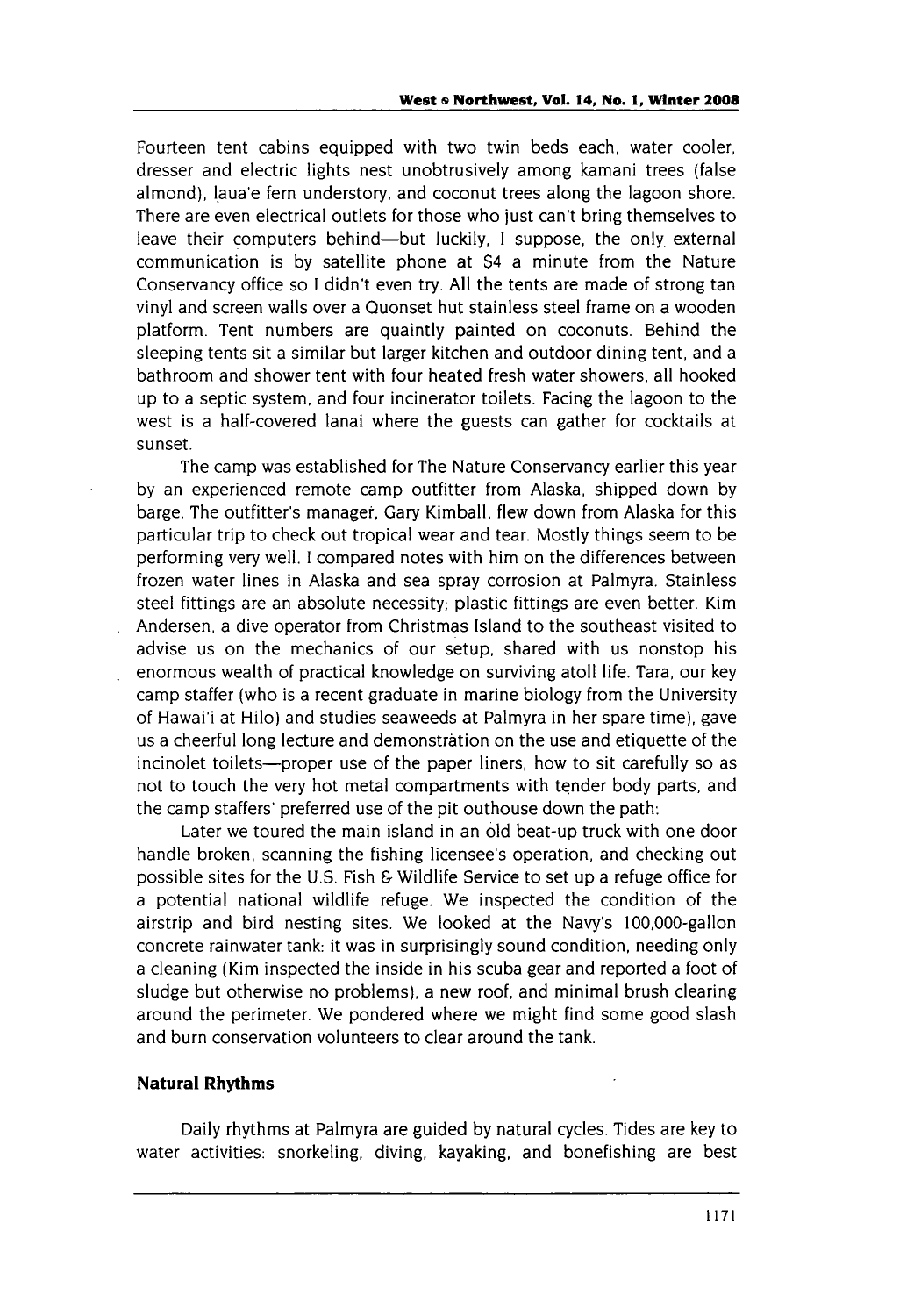pursued in the window of time during the change of tides, when shifting currents lie still for an hour or so, and the water most clear. At low tide the bonefishing flats are high and dry-as our young fishing guide Jason discovered one day by accident, returning to the fishing skiff marooned on the sand. He had to radio for rescue, and our boat captain John had to go out in a squall at high tide in the dark that night to pull the boat back to the dock. Divers could only dive in the channel when the tides were running, the outer reefs being too rough in the currents then. Ask Larry, the pilot, who apparently can navigate rough airs but turned more than green in the rough waters. The heat and dense humidity often compromise naptime in the afternoon unless a nice breeze is blowing through the tent screens. Nancy, our diehard exerciser, ran back and forth on the runway, then around the paths encircling the main island, very early every morning before the sun heated up the air too much. Even the planes are governed on a daily basis by the foraging patterns of the seabirds: all flights must be timed to take off or land in the time between when the birds leave in the early morning to fly out to open ocean to feed, and when they return to the atoll in the afternoon.

#### **Diving Adventures**

Tuesday morning we were escorted on a dive trip by the boat captain John, who runs a deep sea fishing and dive operation on Kaua'i, and by our dive master Ed Robinson, who runs a dive operation on Maui. They calculated the dive time carefully to catch the slot between incoming and outgoing tides, and the location to minimize rough seas. Perfectly, **I** might add. We dove in crystal clear water to 53 feet for an hour, drifting along a current through beautiful corals and endless schools of colorful reef fish for what ended up being two miles. We passed small reef sharks, an octopus, giant clam, a group of three manta rays, and enormous humphead wrasse. Wednesday morning we dove another spot again in clear waters, this time literally with dozens of black-tipped reef sharks perhaps four or five feet long cruising by amid swarms of reef fish. I nearly bumped headlong into an enormous sea turtle resting near the bottom, and followed it closely down to **80** feet. On the way back in several mellon head porpoises played in our bow waves. Other people snorkeled in the magnificent coral garden at the east end of the atoll and in the beautiful turquoise turtle hole where dozens of turtles reside.

## **Crabs, Fairy Terns, Manta Rays**

On a boat and foot tour around the atoll we stopped in to check out several bunkers left over by the Navy's World War **I1** occupation. They are in amazingly sound condition, large single-room buildings of cinder block, Quonset hut shaped or rectangular, perfectly dry inside and usable, nearly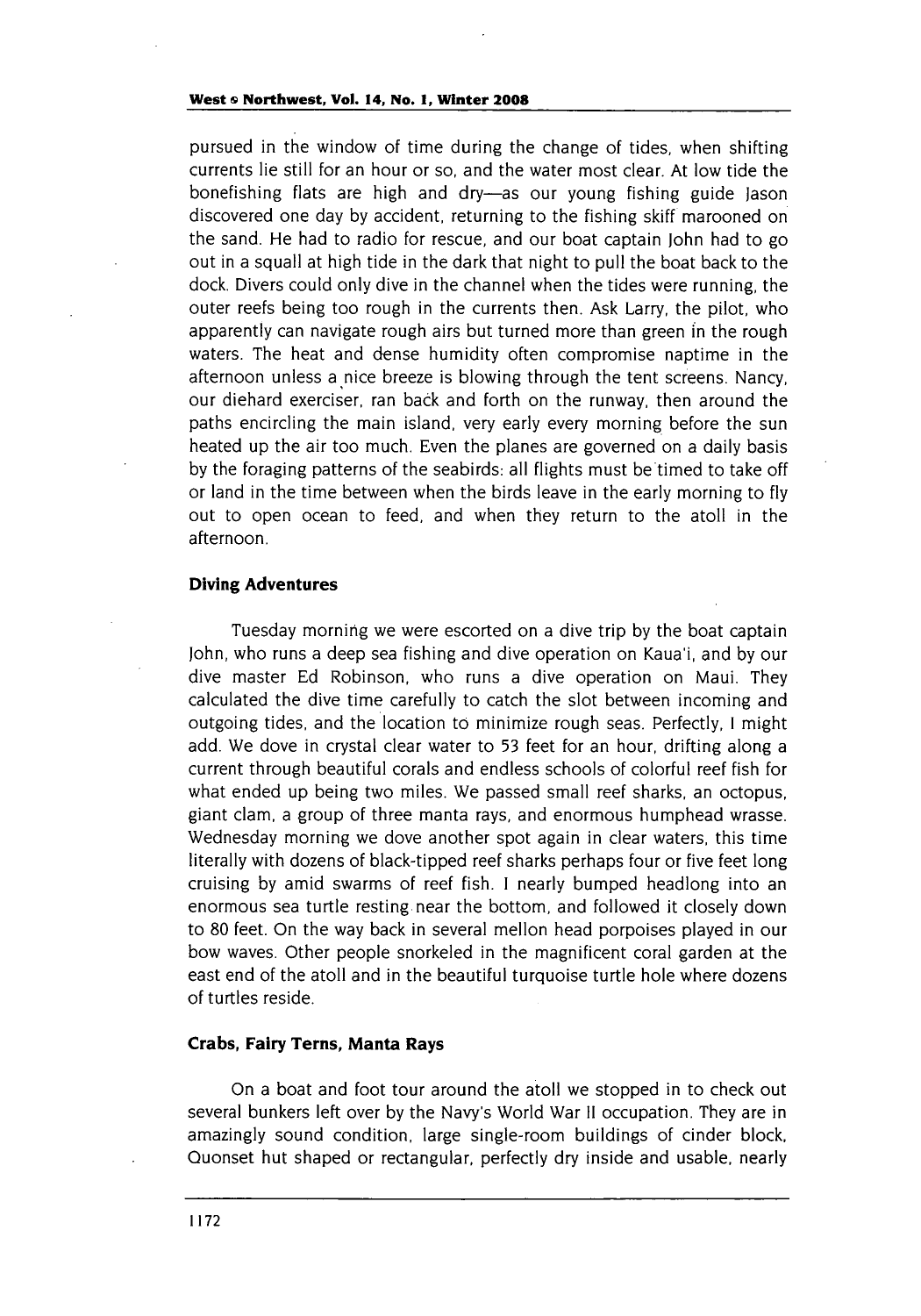covered over with jungle growth on the outside. The bunkers are occupied now only by the fist-sized hermit crabs, one of seventeen species of land crabs found at Palmyra. They come out by the thousands at night all over the atoll—there was quite a collection of them on the tent camp paths every evening at dinnertime.

Further on the tour we pulled up to a distant islet on the west end and found enormous coconut crabs hiding in holes in trees and venturing forth. The piles of shredded coconut husks left by their huge claws easily identify the holes. Coconut crabs are delicious to eat, and between development and gathering have been nearly extirpated from atolls throughout the Pacific. Palmyra protects one of the last healthy populations of coconut crabs. They are brightly colored in blues and reds, and grow to a ripe old age. We saw one about the size of a football that was estimated to be perhaps thirty years old.

We moored at several other islets and walked through dense Pisonia grandis forest, with hundreds of tall banyan-like trees. This forest flourishes at Palmyra, while it has mostly been wiped out from atolls across the Pacific, also lost to development. Here little fairy terns, pure white and delicate, hovered close by over my shoulder as I walked, fluttering, keeping watch, like visiting angels.

Late the first night **I** lay in my very comfortable tent cabin on the edge of the lagoon at Palmyra, breathing wet air heavy from a downpour, a refreshing breeze blowing through the screens, my whole being filled with the overwhelming sound of thousands of screeching sooty terns circling overhead in the dark. Their white bodies were outlined against the clouds in the dark by a floodlight from the lanai platform overlooking the lagoon two tents down. As **I** was drifting off **I** heard a deep voice at my tent screen window calling a low urgent "Suzanne! Suzanne!" It was that copilot telling me to get up and come to the lanai deck. Obediently **I** crawled out of bed and walked over. Swimming slowly back and forth in the water below were four large manta rays with a wingspan of perhaps four feet across each. They glided slowly back and forth, back and forth. Their enormous mouth cavities were scooping up plankton attracted by the floodlight. The copilot and **I** watched the graceful dance for many minutes.

Then **I** heard a loud laugh. The copilot looked at my night shirt, which was a Honolulu Fire Department t-shirt given to me by my cousin who is the only woman firefighter in Honolulu. Amazingly, the copilot's daughter apparently is also the only woman firefighter in Honolulu. Some coincidences in life are just too strange to repeat twice.

### **Shark-Hunting Dogs??**

**I** had heard tales of the shark-hunting dogs at Palmyra. Right, I thought, shark-hunting dogs, sure. But there are three dogs living on the atoll, mongrels all—Floppy, Tutu, and Chalupa, though their tropical days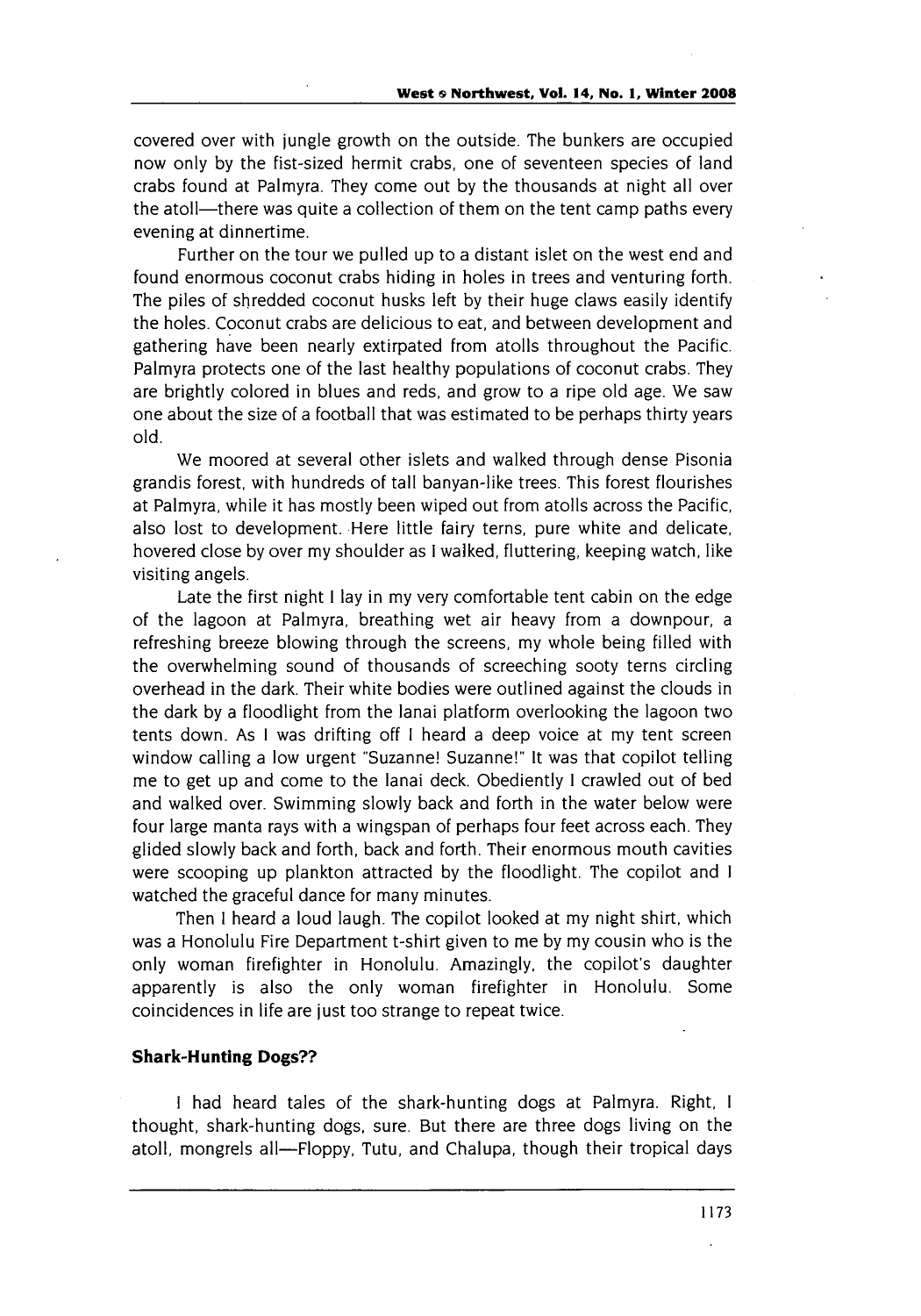#### **West & Northwest, Vol. 14, No. 1, Winter 2008**

are numbered now. They were left by the family's caretaker and have in the meantime adopted our tent camp staff. Floppy rode with us on our boat tour around the atoll. Sure enough, when we navigated the shallow shoals he carefully eyed the numerous eighteen-inch black-tipped sharks, whose dorsal fins sliced the surface and tan bodies blended in with the bottom sand. When he couldn't resist any longer, he would jump out and bounce across the ten-inch deep water in hot pursuit. Missing, mostly. But eventually he chased a shark into shallower water, back and forth until it tired, then pounced at it and picked it up in his teeth and dropped it proudly onto dry sand to display his prowess to Steve. At which point we all screamed at him to leave it, but he didn't actually seem inclined to eat the poor thing anyway. Steve held him while my boat companion picked the shark up by the head and tail, held it aloft to check it out, then slipped the tired and frightened but unhurt little nipper back into the water.

### **That Bonefishing Thing**

One morning I decided **I'd** better learn first-hand the magic of bonefishing. Which I personally thought was about the stupidest activity in the world-a self-righteous opinion I held about all catch and release fishing in fact.

Though the truth is many of the most passionate and generous conservation supporters find religion in barbless catch and release fishing, so more power to them. Bonefishing is the only salt-water fly fishing sport, and that bonefishing thing is an experience coveted by world class fly fishers. Palmyra ranks among the top bonefishing in the world. Jason took me out to the Grand Canyon flat-each of the half-dozen flats of several acres in size each has its own funky fishing name—and gave me a long patient lesson first on the art of the cast. Fly casting is indeed an art to learn, and beautifully graceful when the line is properly arced through the air with just the right line and fly. And quiet. And exquisite against the blue and white and green atoll background. So **I** got the aesthetic of it. Next he taught me to watch for the shadows of the sand-colored bonefish nearly invisible against the bottom of the shallow shoals, to follow it, to cast in front of the fish. There, great, nope. There, cast now, oop, too short. There's another cast, oh, almost, he's coming for it, pull slowly, oop, he's scared away. Well, that went on for another hour. Nancy in the meantime had already pulled in and let go at least a dozen in the adjacent shoal. But I must say the hunt and the lure became addictive. Some ancient instinct kicked in and took over. I became obsessed on spotting the elusive fish and casting perfectly to draw it in. Once **I** actually got a bite but I pulled to hard and too fast and the bugger got away. **I** felt bad about hooking it until I entangled myself in a line on a cast and hooked my own leg. I got nothing more than a pinprick though I drew blood. But I felt then **I'd** received my due retribution for hooking the fish, decided **I'd** had enough, and dropped my pole into the boat and picked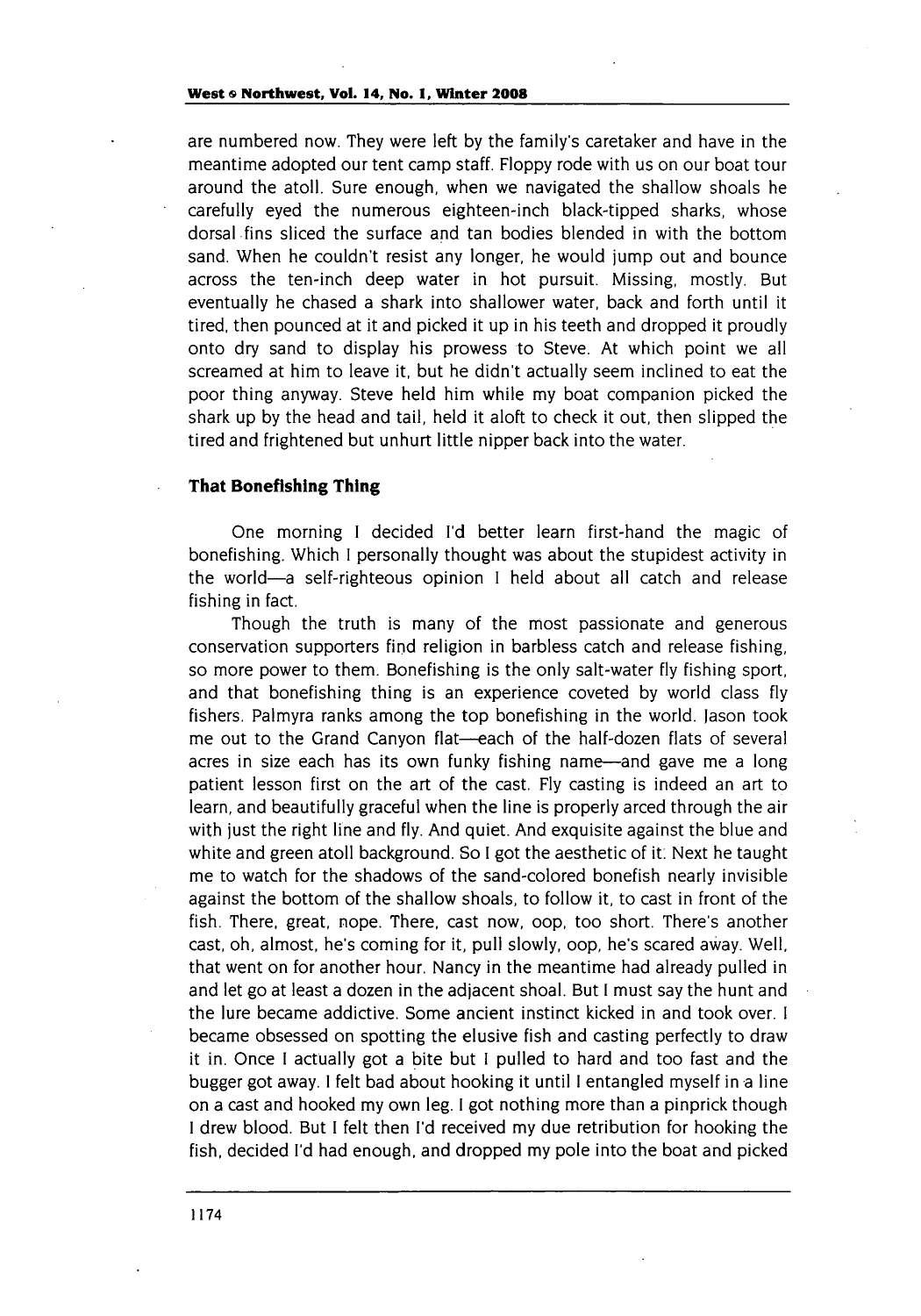my camera back up. **I** do get it now-the art and the hunt. I understand the attraction at least. Maybe my opinion has not changed but okay, you fly fishers out there, I get it.

#### **The Hospital Expedition**

Larry the pilot announced one afternoon he was going off to check out the old Navy hospital again. Kim and **I** dropped everything to join him. It's a sizeable building still relatively intact in the jungle on one of the islets on the far side of the lagoon, and as it had been described in the various cleanup reports **I'd** read I wanted to inspect it first-hand. We took our reef shoes and our flashlights and headed off in one of the skiffs. We followed the causeway between West Lagoon and Central Lagoon under the cloud of sooty terns, past coral heads and manta rays, to the sand flats, until the water got too shallow to go further and Jason's skiff high and dry in the distance reminded us to moor where the boat would still float at low tide. Then we waded through the shallows a quarter mile to the islet, turned left, and tromped through the brush for maybe 15 minutes. After not finding the building Larry decided we'd turned the wrong direction, so we retraced our steps and tromped the other way. Half hour, no hospital. The islet was narrow at that point so we emerged on the outer reef side and walked the thin strip of beach facing the open ocean for a bit, peeking into the jungle to watch for the building. We passed dozens of red-footed boobies sitting in the naupaka branches, and said hi to them up close. Another twenty minutes and still no hospital. The islet got wider again so we entered the brush again and swished through the middle for yet a while longer. No hospital. Mind you, these are small islets, and Larry had been there before. He was chagrined.

We gave up and emerged again, this time on the lagoon side, at least a half mile from our boat and now on the far side of Jason's stranded boat. The tide was coming in so we marched across a muddy shoal in knee-deep water and soon found each step sucked into deep quicksand. Every step was like pulling our whole bodies out of a great primordial suction. Each move took at least fifteen seconds. It might have been scary if we weren't dying of laughter at each stuck step, nearly falling over holding our aching laughing stomachs but too stuck to even tip. It took us another half an hour to make our way back to the boat. All that and no hospital. And poor Larry was the object of endless grief thereafter-somehow he could find a tiny dot of an atoll in the middle of the Pacific from **21,000** feet in the air a thousand miles south of Hawai'i, but he couldn't find a big old hospital on a little baby islet?

1175